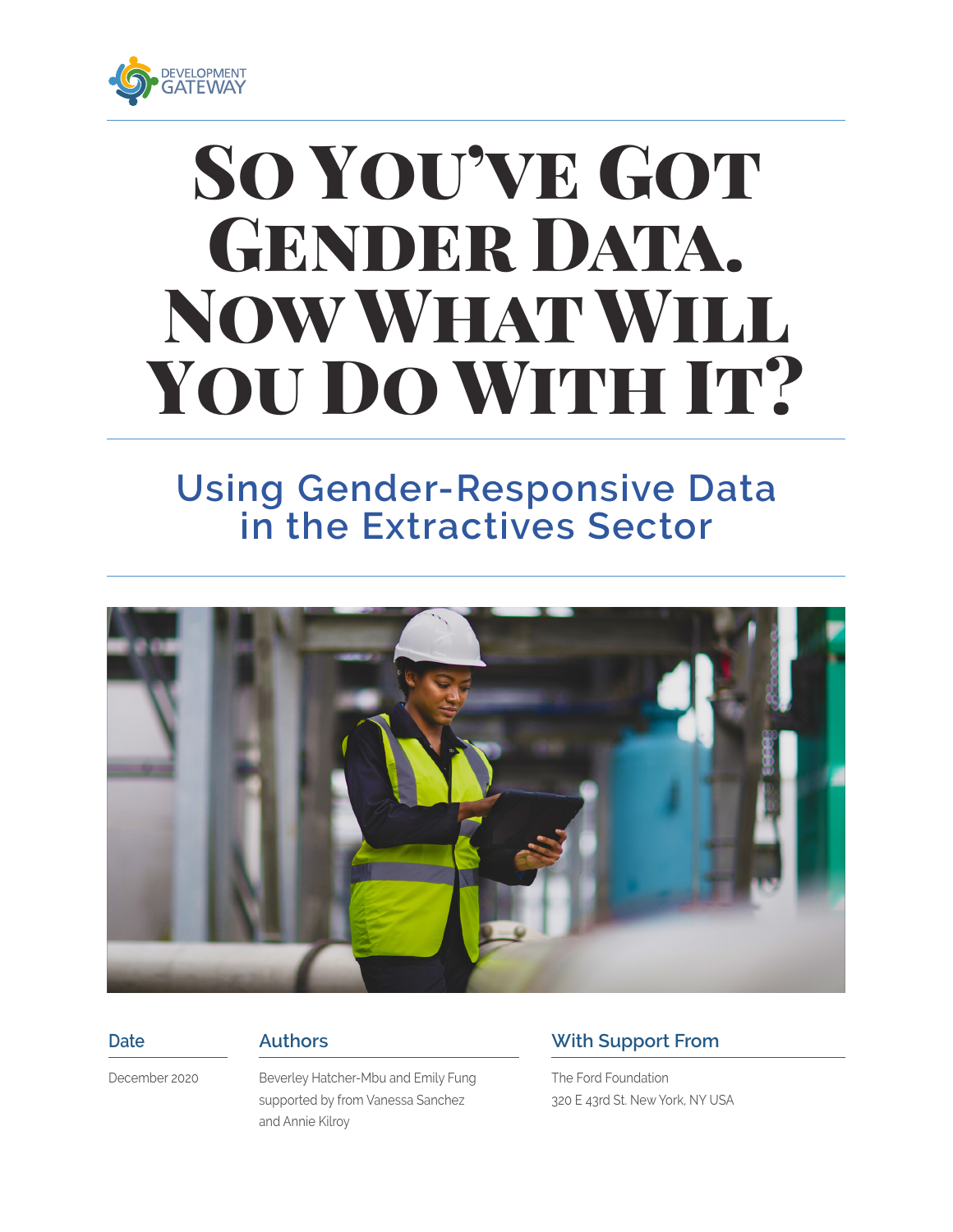# **Table of contents**

| What do We Mean by 'Gender Data'?<br><u> 1980 - Andrea Station, amerikansk politik (* 1950)</u>                                                                                                                                                    |                |
|----------------------------------------------------------------------------------------------------------------------------------------------------------------------------------------------------------------------------------------------------|----------------|
|                                                                                                                                                                                                                                                    | ़              |
|                                                                                                                                                                                                                                                    |                |
|                                                                                                                                                                                                                                                    |                |
| Context                                                                                                                                                                                                                                            | ൳              |
| The Case for the Women in Mining Guinea Index                                                                                                                                                                                                      | $\overline{7}$ |
| <b>Next Steps</b><br>the control of the control of the control of the control of the control of the control of the control of the control of the control of the control of the control of the control of the control of the control of the control |                |
|                                                                                                                                                                                                                                                    | $\mathbf 0$    |
|                                                                                                                                                                                                                                                    |                |

## **List of Acronyms**

| CSO |  | Civil society organization |
|-----|--|----------------------------|
|-----|--|----------------------------|

- **CSR** Corporate social responsibility
- **DG** Development Gateway
- **EI** Extractive Industries
- **EITI** Extractive Industries Transparency Initiative
- **GAC** Global Affairs Canada
- **GDD** Gender disaggregated data
- **MSG** Multi-stakeholder group
- **NEITI** Nigeria Extractive Industry Transparency Initiative
- **NGO** Non-governmental organization
- **OECD** Organisation for Economic Co-operation and Development
- **OSIWA** Open Society Initiative in West Africa
	- **WIM** Women in Mining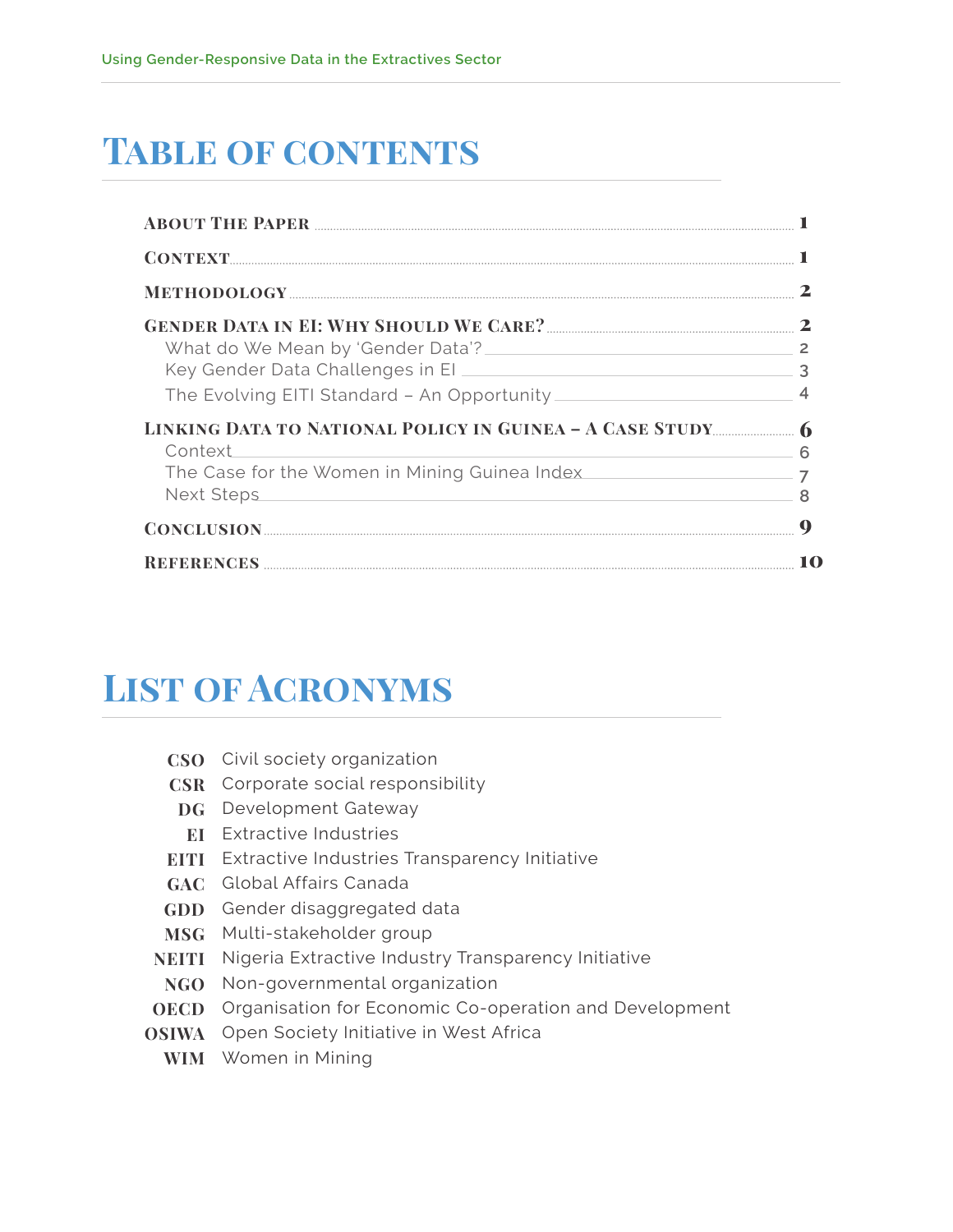### **ABOUT THE PAPER**

The goal of this paper is to delve into how gender data can be used to improve inclusion, engagement, and support for women in the extractive industries (EI). Before looking at recent changes to the Extractive Industries Transparency Initiative (EITI) Standard, we will define what we mean by 'gender-sensitive data.' Additionally, we will identify areas in which the EITI Standard can further strengthen women's meaningful participation in the sector. The paper will conclude with a case study from Guinea, which will share

Development Gateway's lessons learned from working with Women in Mining Guinea to develop a digital index that measures women's involvement in EI.

This work was conducted with generous support from the Ford Foundation, and ultimately aims to encourage citizens, governments, civil society organizations (CSOs), and development partners to use gendersensitive data to drive more equitable distribution of EI resources.

### **CONTEXT**

Women are often excluded from community benefits generated by the extraction of oil, gas, and mining resources.1 This is the case even when women disproportionately bear the brunt of lost livelihoods due to land expropriation, the burden of unpaid work, and the impact of myriad health issues.2 **Women's exclusion represents a missed opportunity because women's economic empowerment would greatly boost the local and global economy.** According to UN Women, increasing the female employment rates in OECD countries alone to match that of Sweden could boost GDP by over USD 6 trillion.3

Despite its transformative potential, the connection between women's economic opportunity and benefits from EI is not well articulated. **Gender equality issues lack visibility in the EI sector in part because data on women's participation and engagement are limited.4** To increase the visibility of women and tackle broader data gaps in the sector, Development Gateway (DG) has been working with partners in Guinea, Senegal, and Nigeria since 2018 to improve the EI data collection, supply, and use ecosystem.<sup>5</sup> In particular, DG has worked with Women in Mining Guinea (WIM Guinea) to develop a Pilot Index to better understand socioeconomic factors at play in mining communities, and to identify gender-focused actions that could be integrated into local, regional, and national policy frameworks. Building on national policies, global EI strategies, and our experience with WIM Guinea, DG's next focus will be identifying how EI actors can make use of gender data, ensuring that data is a go-to source, rather than a last resort, in shaping country policies and regulations.

<sup>1. (</sup>DFATD Canada, 2014).

<sup>2.</sup> Ibid.

<sup>3. (</sup>UN Women, 2018).

<sup>4. (</sup>DFATD Canada, 2014).

<sup>5.</sup> This work has been undertaken with the generous support of the Ford Foundation and the Open Society Initiative in West Africa (OSIWA).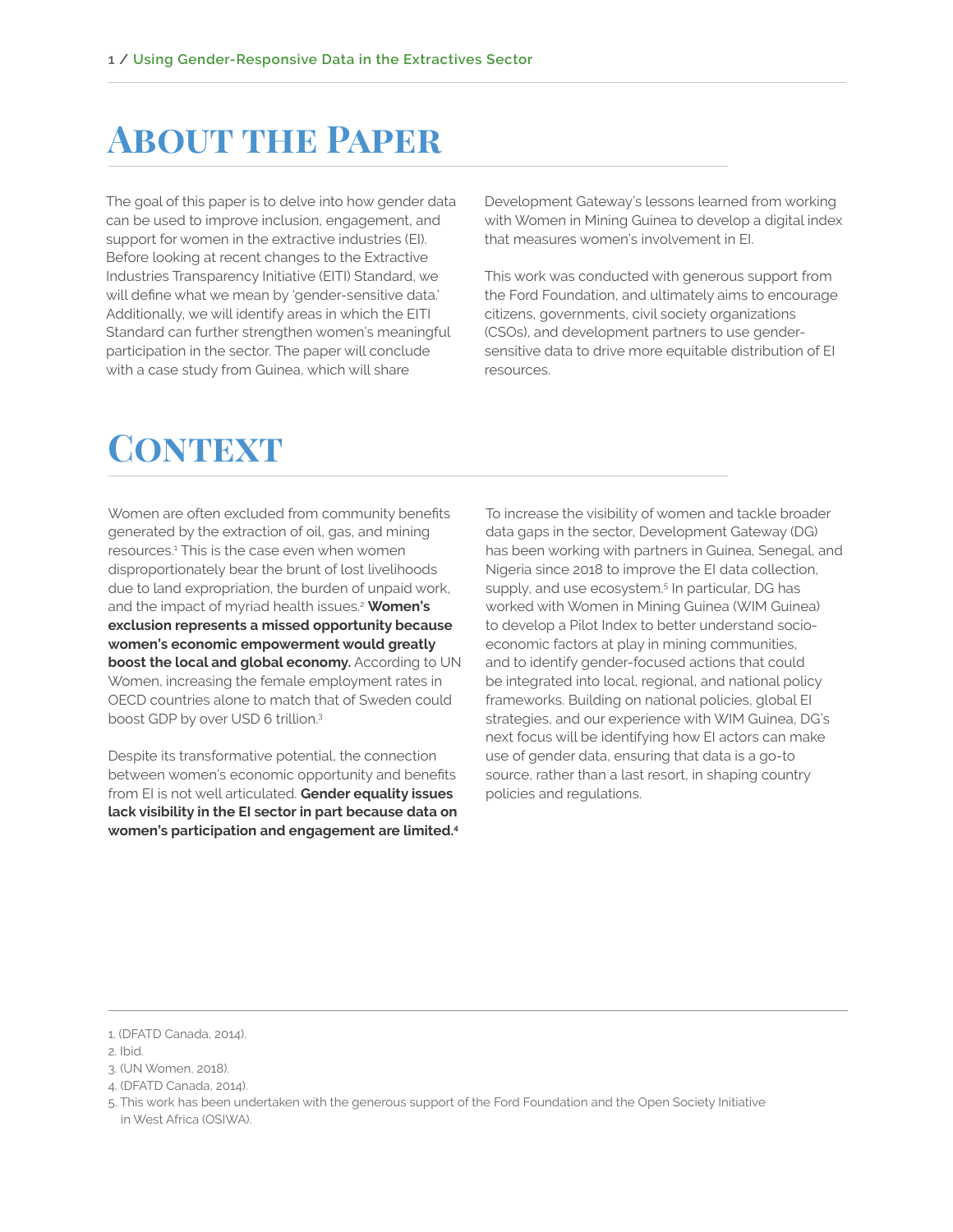### **Methodology**

This work relies on desk research, prior assessment work, and the Guinea case study to help set a benchmark for review policies and strategies addressing gender in extractives.6 **Gender is defined here as the behaviors, identities, and roles in which individuals are socialized, considering the freedoms and constraints that come with these roles, and the way in which it influences women's lives and opportunities in resource-rich countries.7**

This paper i) analyzes the recently-revised EITI Standard, and ii) places the standard's genderresponsive recommendations in the context of a case study from Guinea.<sup>8</sup> The Guinea case study identifies what policies exist and provides specific examples of how existing data can be used to build a more targeted policy approach.

These recommendations and case study highlight that **better gender-responsive data can lead to better results, not just for women, but for everyone.**  The goal should be to equip policymakers and civil society partners to use this data to find ways to eliminate barriers and enhance access for women in the extractives industry. Our analysis could also help private corporations redefine their corporate social responsibility (CSR) efforts and improve targeted monitoring at both the corporate and community level.

### **Gender Data in EI: Why Should We Care?**

#### **WHAT WE MEAN BY 'GENDER DATA'**

When talking about how gender data can support women, the conversation – and the proposed solution – often points first and foremost to genderdisaggregated data. However, as we have learned through our work with Global Affairs Canada to integrate gender equality metrics in Canada's international development assistance, effective gender analysis is more complex than separating data into "male" and "female" branches.9 Gender data has diverse use cases, and varying degrees of availability and quality.

**Gender-disaggregated data (GDD) is the "typically binary distinction of male and female [which] provides visibility into how programming impacts women and girls."10** Routine GDD collection can help not only visualize implications (and opportunities) for women and girls; but also enable policymakers to track outcomes and analyze impacts. With GDD, policymakers, CSO advocates, and other partners can ensure that women and girls are successfully targeted in programming.11 Quality GDD is an issue that stretches across sectors, but nowhere is it more important (and lacking) than in the EI sector – in resource-rich countries where significant revenues are at stake.

11. Ibid.

<sup>6.</sup> This paper focuses on data from large scale oil, gas, and mining operations, and excludes artisanal, small-scale, and non-mechanized operations because of data availability. However, these recommendations could be applicable or act as a blueprint for future improvement to data collection and use across the sector.

<sup>7. (</sup>Scott, J., et al, 2013).

<sup>8.</sup> While gender is not binary (either "male" or "female") most gender-responsive data discussions tend to talk about gender in binary terms. For ease of comparison against other contemporary work, this paper will do so as well.

<sup>9. (</sup>Kilroy, A., et al, July 2019).

<sup>10. (</sup>Kilroy, A., March 6, 2020).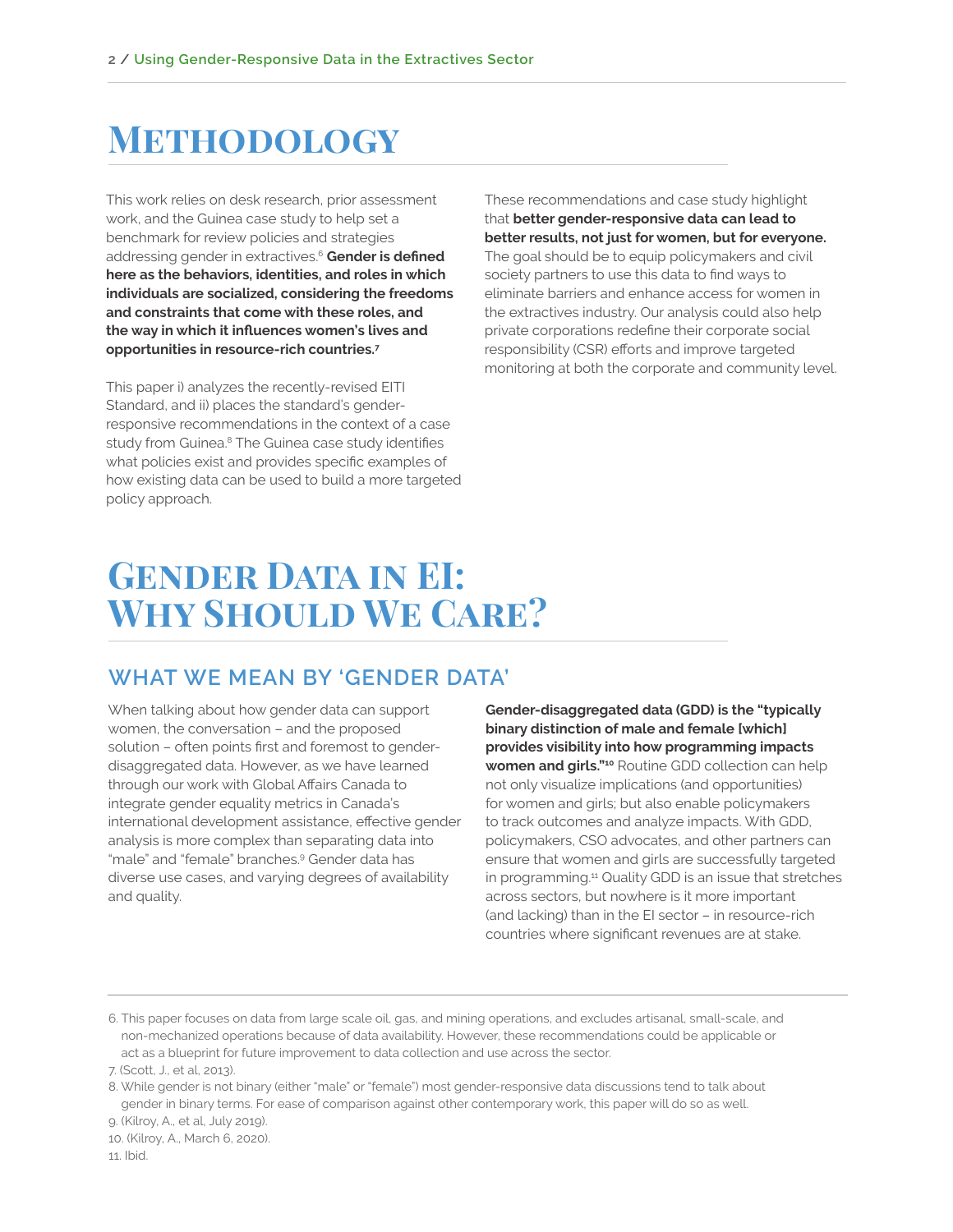#### **KEY GENDER DATA CHALLENGES IN EI**

Women and girls generally do not receive the benefits of EI activities, but do disproportionately shoulder the burdens. From lack of access to education to inadequate health services, these issues are compounded by **women's exclusion from decisionmaking processes around how extractive revenues will be allocated at the community level,** which reinforces the gender bias of benefits and costs of extractive projects.<sup>12</sup>

Without the data to build an evidence base, highlight gaps, and reveal the extent of the problem, it is difficult for stakeholders to drive sustainable solutions. For example, studies show that in many resource-rich countries, the highest rates of sexually transmitted infections are found in communities close to EI

projects.13 However, rarely do national health strategies and development partner health plans collect data (or target interventions) in these areas.

Further, women are employed in the EI sector, but a lack of public data disaggregated by job function obscures the fact that women are disproportionately hired in lesser-paid support roles,<sup>14</sup> with limited representation in positions of leadership, and in the more lucrative engineering roles. While the EI sector admittedly has small numbers of women overall, how could better data ensure that the women who are in the sector can rise to positions of leadership?



**There is an urgent need to put data collection practices in place to transform the way gender is addressed in EI, with an eye towards what remains to be done. In particular, several challenges stand out:**

**Collecting GDD is not enough.** Monitoring GDD can help bring inequality to light, but on its own, it does not change behavior. GDD also comes with implicit, unnamed bias, and needs to be accompanied by action plans that formalize professional requirements, increase community engagement, and commitments to fair compensation.15 Prioritizing data use necessitates responsive and inclusive data that alter gender norms, rather than reinforce them.

**GDD risks singling out female employees.** Especially when women are underrepresented in an industry, by location, or by ethnic group, GDD is often difficult to entirely and reliably anonymize. Stakeholders should consider scaling up insights gleaned from GDD into broader policy actions that improve the working environment for women as a whole, without calling attention to specific individuals.

**The lack of standardized EI gender indicators stymies analysis.** Gender data in EI is scattered across numerous agencies, making data aggregation a challenge. Adding complexity, DG has found that development actors do not always systematically capture GDD systematically.16 This is a primary obstacle to measuring and learning in EI: there are no universally-accepted indicators or codebooks for improving outcomes for women.

**GDD requires investment in demand and use, as well as supply.** The EI sector must be intentional about investing in a more robust data ecosystem (the cycle of data demand, supply and use) to help promote women's economic empowerment.<sup>17</sup> Data that more accurately captures needs, gaps, and opportunities for women in the sector also need to be culturally specific, without imposing western values of gender equality.

<sup>12. (</sup>Oxfam International, 2017).

<sup>13.</sup> Ibid at 7.

<sup>14.</sup> Ibid at 12.

<sup>15. (</sup>Adam Smith International, 2017).

<sup>16. (</sup>Kilroy, A., March 16, 2020).

<sup>17. (</sup>Stout, S., et al, 2018).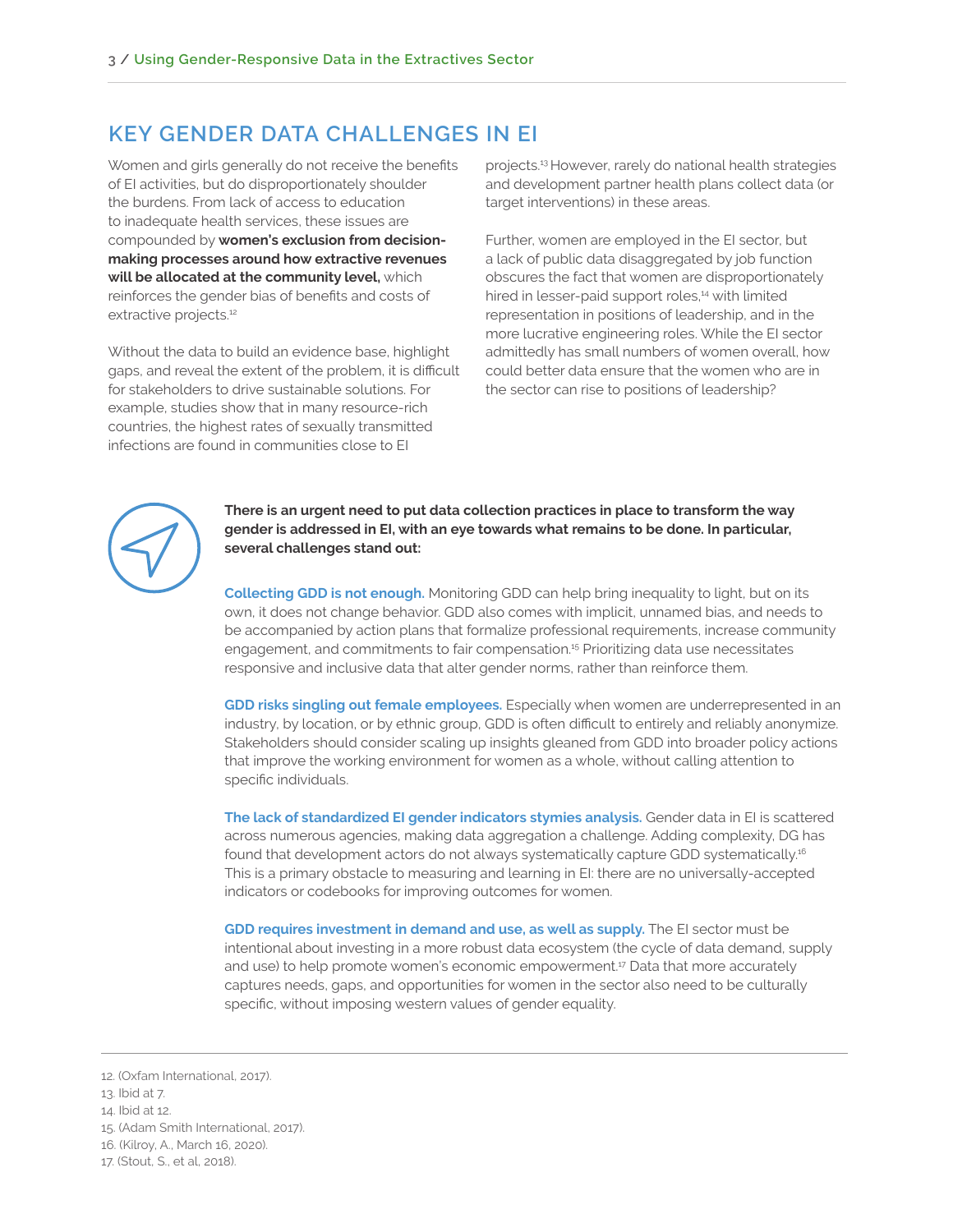By addressing these challenges, governments can better plan, coordinate, implement, monitor, and evaluate women's development and wellbeing. Paired with effective policies that defend and spread awareness of women's rights, **gender-sensitive data** 

**and policies can save up to USD 12 trillion annually** by decreasing the economic cost of discriminatory social institutions and violence against women.<sup>18</sup>

#### **THE EVOLVING EITI STANDARD - AN OPPORTUNITY**

There is currently a sense of urgency and political will around improving gender-responsive and inclusive approaches to development. International NGOs have invested significant resources into investigating the opacity of gender policies, for example with Publish What You Pay doing so in Burkina Faso, Guinea, and Senegal.19 Additionally, in Ghana, Nigeria, and Togo, Oxfam International has conducted gender scans of its on ground coalitions.<sup>20</sup> There is also significant EI

company interest in and pressure towards diversifying staff to include more women.

A key growth opportunity is linked to EITI, both in its recent changes to the EITI Standard and its vocal support for a gender-responsive approach to extractives management. The 2019 revision to the standard includes the following additions:

| <b>GENDER PROVISION IN 2019</b><br><b>EITI STANDARD</b>                                                                             | <b>REQUIREMENTS IN 2019 EITI</b><br><b>STANDARD</b> |
|-------------------------------------------------------------------------------------------------------------------------------------|-----------------------------------------------------|
| Multi-stakeholder groups are required to<br>consider gender balance in their representation                                         | Requirement 1.4                                     |
| Reporting requires employment figures<br>disaggregated by gender, project, and role,<br>where available                             | Requirement 6.3                                     |
| Multi-stakeholder groups are required to consider<br>access challenges and information needs of<br>different genders and sub-groups | Requirement 7.1                                     |
| Multi-stakeholder groups are encouraged to<br>document how they improved gender equality<br>and social inclusion                    | Requirement 7.4                                     |

Figure 1. Summary of gender-sensitive additions to the EITI Standard<sup>21</sup>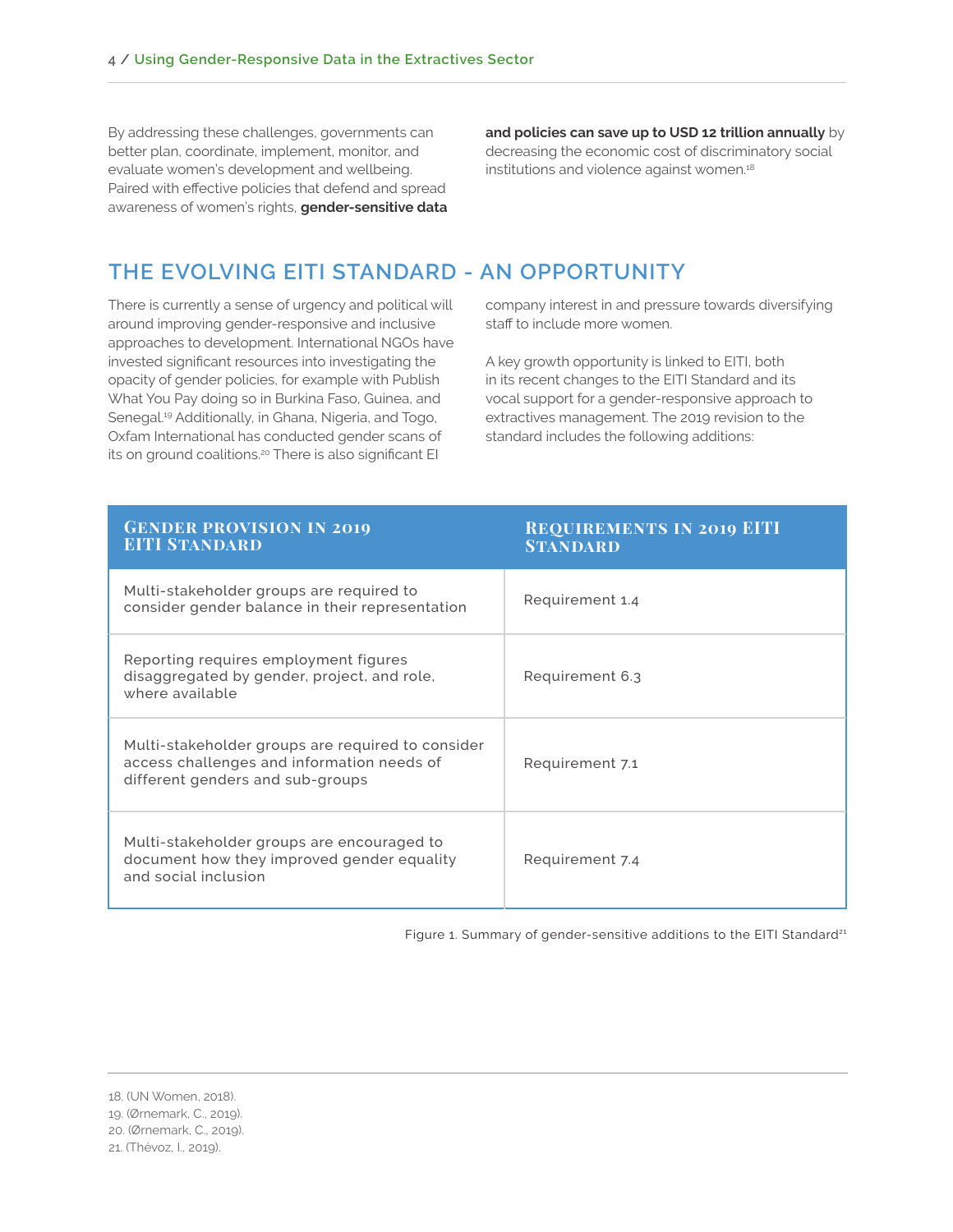EITI's global level drive for improved participation, and by extension increased investment, in more detailed gender analysis is critical. However, a few questions remain:

- What do we, as a global community, want stakeholders to do with the information gathered?
- Who are the users of this data, and how would they use gender-inclusive data as presented in the new EITI requirements?
- What does meaningful participation mean and look like?
- Gender information disclosure is restricted to companies included in the EITI "reconciliation perimeter." How do we integrate the other companies, such as those involved in artisanal and small scale mining?

**It is vital to frame improving women's participation in EI as not just "having a seat at the table." Rather, that seat must include the power to influence decisions**  that shape how resources are managed. It's also essential to create the space and ability to highlight where existing processes and systems exclude women, and give women power to change the way these processes are structured.

The revised 2019 EITI standard, along with its accompanying guidance note,<sup>22</sup> are a valuable step. Future iterations of the standard could build upon these by further mainstreaming gender issues into other areas of the standard, such as:

The revised 2019 EITI standard, along with its accompanying guidance note,<sup>22</sup> are a valuable step. Future **iterations of the standard could build upon these by further mainstreaming gender issues into other areas of the standard, such as:**



#### **Meaningful participation in Multi-Stakeholder Groups (MSGs)23**

**Encourage MSGs to involve women's groups working on specific sectors outside of extractives,** such as health and education, to broaden women's participation and mitigate the fact that few groups focus exclusively (or heavily) on the extractives sector

**Encourage gender-focused CSOs to build advocacy agendas** to frame meaningful engagement in MSG deliberations. This could mean urging funders and larger organizations to work with smaller groups to build their advocacy and strategy capacity, as a preparatory step before/alongside meaningful participation in MSGs

**Highlight that gender inclusiveness in MSGs also means encouraging member organizations to send representatives of different genders** to represent them in the MSG

| V<br>V |  |
|--------|--|
| V      |  |
|        |  |

#### **Contracts and Licensing**

**Expand the beneficial ownership requirement to encourage data collection on the percentage of contracts that go to women-owned/run companies and the number of women holding licenses.** This could be a point of collaboration between country corporate registries and/or beneficial ownership registries if data are already collected from companies. Aggregating this information could improve understanding of the role womenowned/run businesses play in the sector

<sup>22. (</sup>EITI International Secretariat, 2019).

<sup>23.</sup> MSGs are "made up of government, company, and civil society representatives that oversee the EITI implementation in a country. The MSG develops the country Workplan, the production of the EITI Report and ensures that the EITI contributes to public debate" (EITI Glossary, 2019).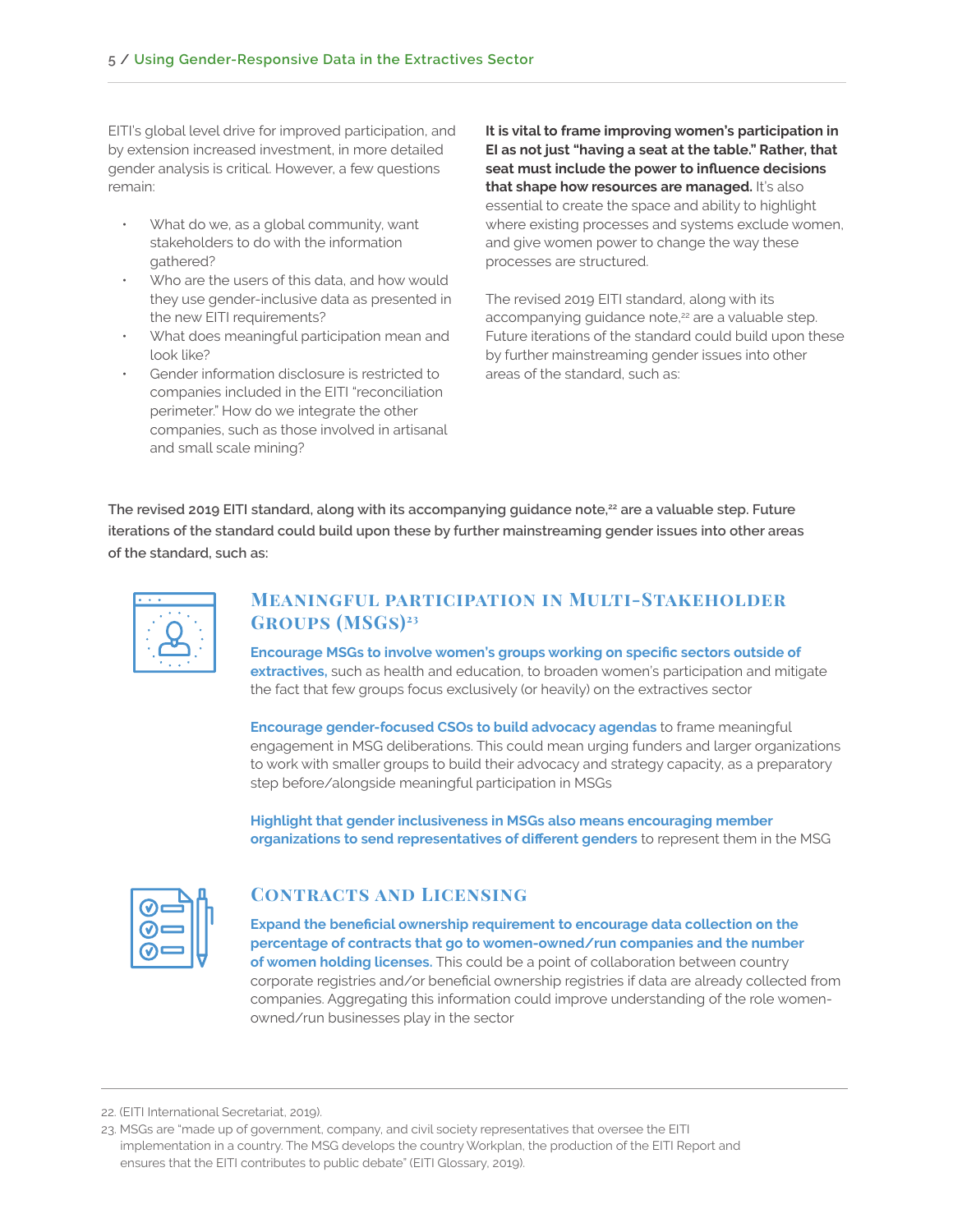

#### **Subnational Payments**

**Expand subnational payments monitoring by the MSGs** to generate insights that community members are most interested in: data on how subnational payments are used, particularly for service-driven sectors such as health and education

**Add a requirement to describe the participation of women in budget and audit processes**  as part of the revenue management and expenditures section of the standard

**Setting aside a percentage for women-driven projects at the community level;** for example, recommending that a percentage of funds go to women and youth initiated projects when communities receive funding

### **Case Study**

### **Linking Data to National Policy in Guinea**

The following case study focuses on DG's work in Guinea, starting with a brief review of the existing genderresponsive policy environment. This includes a use case for gender data based on expressed need (as shared by Women in Mining (WIM) Guinea, and concludes with recommendations for strengthening the data ecosystem. Leveraging data to identify women's needs is the first step to improving data use, with the added benefit of helping gender-responsive organizations, government agencies, and companies pinpoint priorities for future advocacy and policy strategies.

#### **CONTEXT**

In Guinea, mining is the country's main source of export and tax revenues.<sup>24</sup> Women make up more than 51% of Guinea's total population, but their role in the mining and extractives industry is limited.<sup>25</sup> At the large scale mining level, women have little access to jobs, training opportunities, or managerial positions. In the artisanal and small-scale mining sector, socio-cultural burdens prevent women from enjoying economic opportunities.26

Guinea's National Policy on Gender includes measures aimed at expanding women's access to formal financial services, including credit. Such measures include the establishment of a guarantee fund to allow women to

obtain credit, and providing financial support to NGOs and other micro-credit institutions.<sup>27</sup> DG's desk research did not reveal whether there is a monitoring framework to help evaluate the success of this policy in practice.

The original National Policy on Gender was silent on the role of women in mining, and the 2017 update contains one brief paragraph on women in mining without clear targets or calls for action.28 Neither the gender policy nor Guinea's mining code specifically calls for allocating funds toward women's social, economic, or infrastructural needs at the community level. Few women are present in community budget allocation committees.29

<sup>24. (</sup>World Bank Group, 2019).

<sup>25.</sup> There are no current studies summarizing the overall participation of women in Guinea's mining sector. Some companies collect this data internally, but it is not shared and aggregated across the mining sector.

<sup>26.</sup> The commonly-held distinction between large-scale and artisanal/small scale mining is that the latter activity is driven by informal, often unregulated individual miners who do not use mechanized tools. For a more detailed definition see Intergovernmental Forum on Mining, Minerals, Metals, and Sustainable Development (2017) 27. (OECD, 2019).

<sup>28. (</sup>World Economic Forum, 2017).

<sup>29.</sup> Discussion with WIM Guinea in the course of Index development.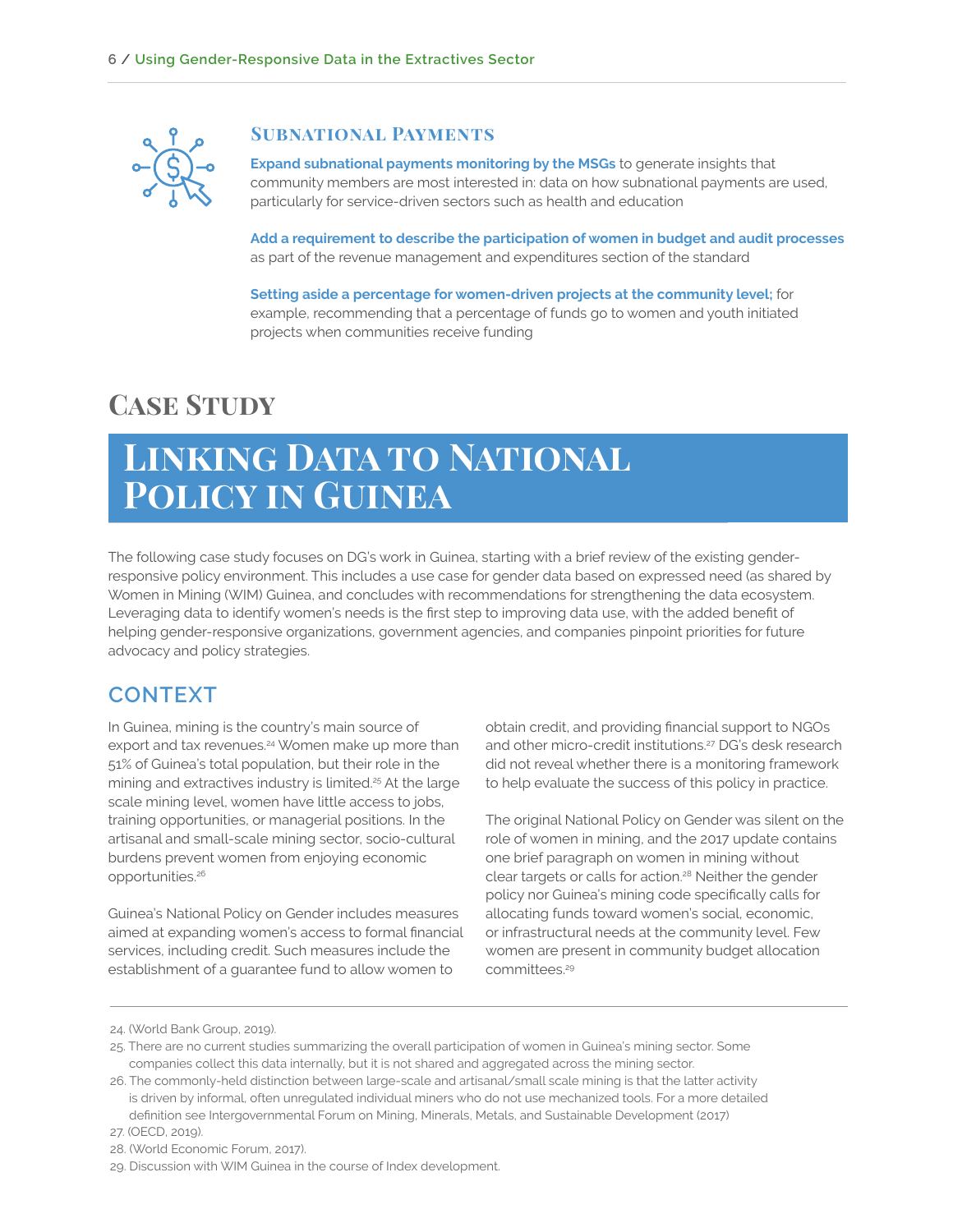#### **THE CASE FOR THE WOMEN IN MINING GUINEA INDEX**

In partnership with OSIWA Guinea and WIM Guinea, DG developed a Pilot Index aimed at providing a clear perspective on what hinders women's involvement

in the mining sector; fuels local and national policy discussions; and promotes decision-making toward durable solutions.30



Figure 2. Indicator from the WIM Guinea Index Dashboard

### **The pilot index focuses on six themes which WIM Guinea identified as priorities:**

- **1. Government:** The role of government in promoting gender equity
- **2. Mining companies:** Statistics on human resources; environmental compliance; and the contribution of mining companies to the local economy;
- **3. CSOs:** The role of CSOs in advocating for gender mainstreaming;
- **4. Women's empowerment:** access to credit; enrollment and girls' school attendance; and capacity building for women;
- **5. Women in the community:** women's roles in Local Development Plans and involvement in the allocation of community budgets;
- **6. Health impact:** The impact of extractive activities on the health of communities, particularly women.

30. The WIM Guinea Index is available at http://wim.dgstg.org/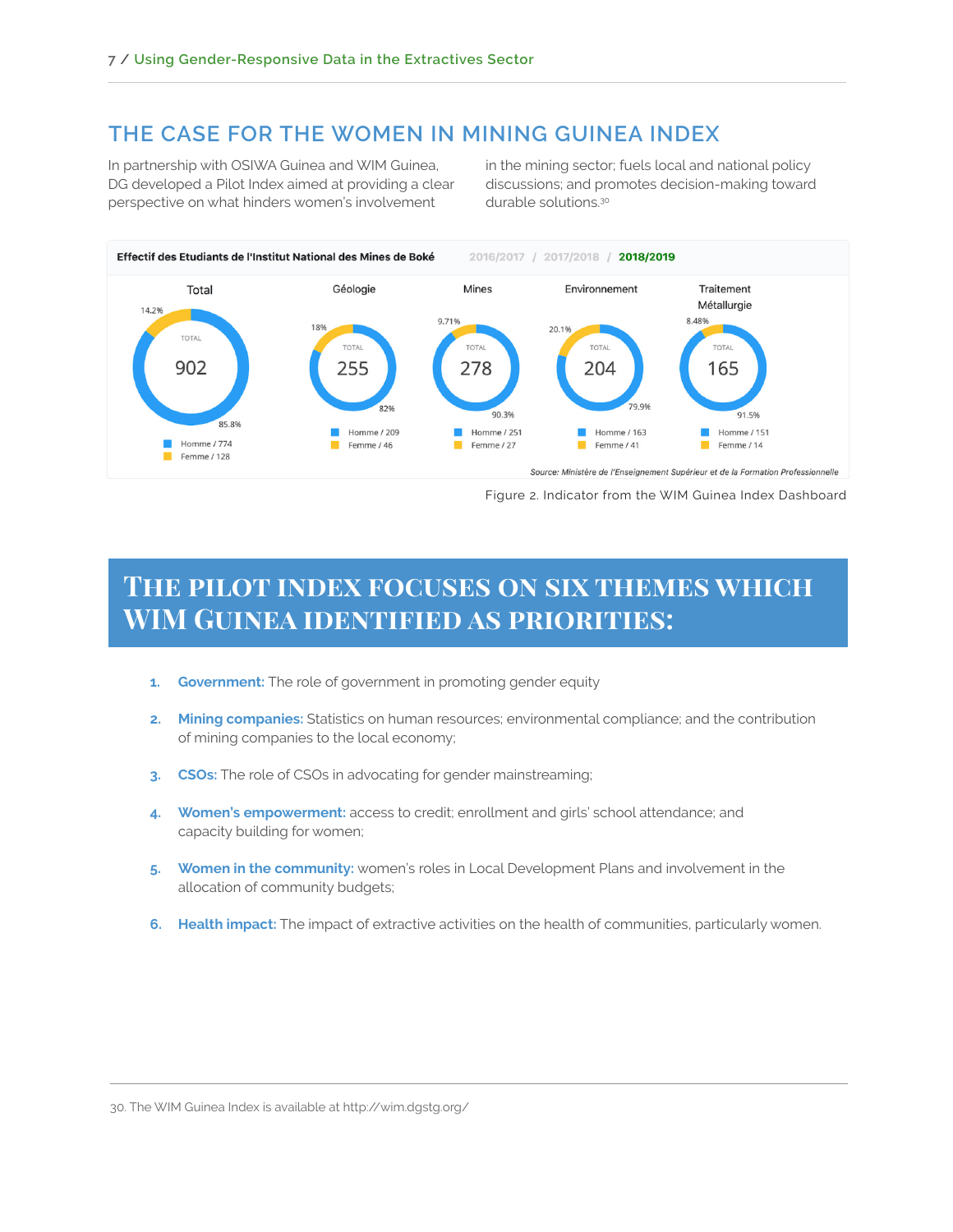|                                                                                                                                                                                                                                                                                                                                                                                                                              | THEMES DE L'INDICE PILOTE |                                                                               |                                                                                                                                                                                |  |  |  |
|------------------------------------------------------------------------------------------------------------------------------------------------------------------------------------------------------------------------------------------------------------------------------------------------------------------------------------------------------------------------------------------------------------------------------|---------------------------|-------------------------------------------------------------------------------|--------------------------------------------------------------------------------------------------------------------------------------------------------------------------------|--|--|--|
|                                                                                                                                                                                                                                                                                                                                                                                                                              | $-40$ Role de l'Etat      |                                                                               |                                                                                                                                                                                |  |  |  |
| Cette dimension tente de donner un aperçu des lois, politiques et stratégies nationales en vigueur qui promeuvent l'inclusion des<br>femmes dans le secteur des El ainsi que le respect de leurs droits au niveau national et communautaire. Ont été inclus dans le<br>barême: le code minier, les critères d'éligibilité du FODEL, le respect des engagements de l'Etat dans les domaines de la santé et de<br>l'éducation. |                           |                                                                               |                                                                                                                                                                                |  |  |  |
|                                                                                                                                                                                                                                                                                                                                                                                                                              | 2                         | <b>Cadre Legal</b>                                                            | Présence dans le code minier d'articles qui promeuvent l'inclusion des femmes                                                                                                  |  |  |  |
|                                                                                                                                                                                                                                                                                                                                                                                                                              |                           | <b>Strategies nationales</b>                                                  | Présence dans les critères d'éligibilité du FODEL d'aspects traitant directement des femmes et de la<br>prise en compte de leurs besoins dans les Plans de Développement Local |  |  |  |
|                                                                                                                                                                                                                                                                                                                                                                                                                              | Б                         | <b>Obligations de l'Etat</b><br>liées au personnel de<br>santé et d'éducation | L'Etat met-il à disposition le personnel soignant et enseignant adéquat?                                                                                                       |  |  |  |
| $-75$                                                                                                                                                                                                                                                                                                                                                                                                                        |                           | <b>Role/Implication OSC</b>                                                   |                                                                                                                                                                                |  |  |  |
| - 0                                                                                                                                                                                                                                                                                                                                                                                                                          |                           | Accès aux structures de santé                                                 |                                                                                                                                                                                |  |  |  |
| - 54                                                                                                                                                                                                                                                                                                                                                                                                                         |                           | <b>Entreprises minieres</b>                                                   |                                                                                                                                                                                |  |  |  |
|                                                                                                                                                                                                                                                                                                                                                                                                                              | $-45$                     | Autonomisation des femmes                                                     |                                                                                                                                                                                |  |  |  |
|                                                                                                                                                                                                                                                                                                                                                                                                                              |                           |                                                                               | ▼ 65 Les femmes dans la gestion des recettes minières                                                                                                                          |  |  |  |

Figure 3. Indicators from the WIM Guinea Index Dashboard

Analysis from the initial index (and accompanying assessment process) revealed:31

- Women especially married women often refuse corporate opportunities because of **socio-cultural pressures around traditional gender roles;**
- The lack of teachers not the child dropout rate is one of the main roadblocks to improving education in mining communities – not the child dropout rate;
- Increased sex work in **mining communities is often due to limited alternatives available to women** who need to earn an income.

#### **NEXT STEPS FOR THE INDEX**

Data gaps or quality issues surfaced by the Index should not be viewed as criticism. In fact, documenting assumptions and gaps in data is a powerful practice in paving the way to improved data collection, by showing specifically where room for improvement lies. In Guinea's case, this could mean adjusting genderfocused employment quotas to become more bold over time, while simultaneously developing academic

and internship programs targeted at women, to enable companies to meet more ambitious hiring targets.

Elsewhere, DG has conducted detailed mapping of the gaps between data demand ("data for what") and data supply ("data from where"), which helped lead to a microdata policy in Lesotho to improve the routine request and sharing of key datasets.32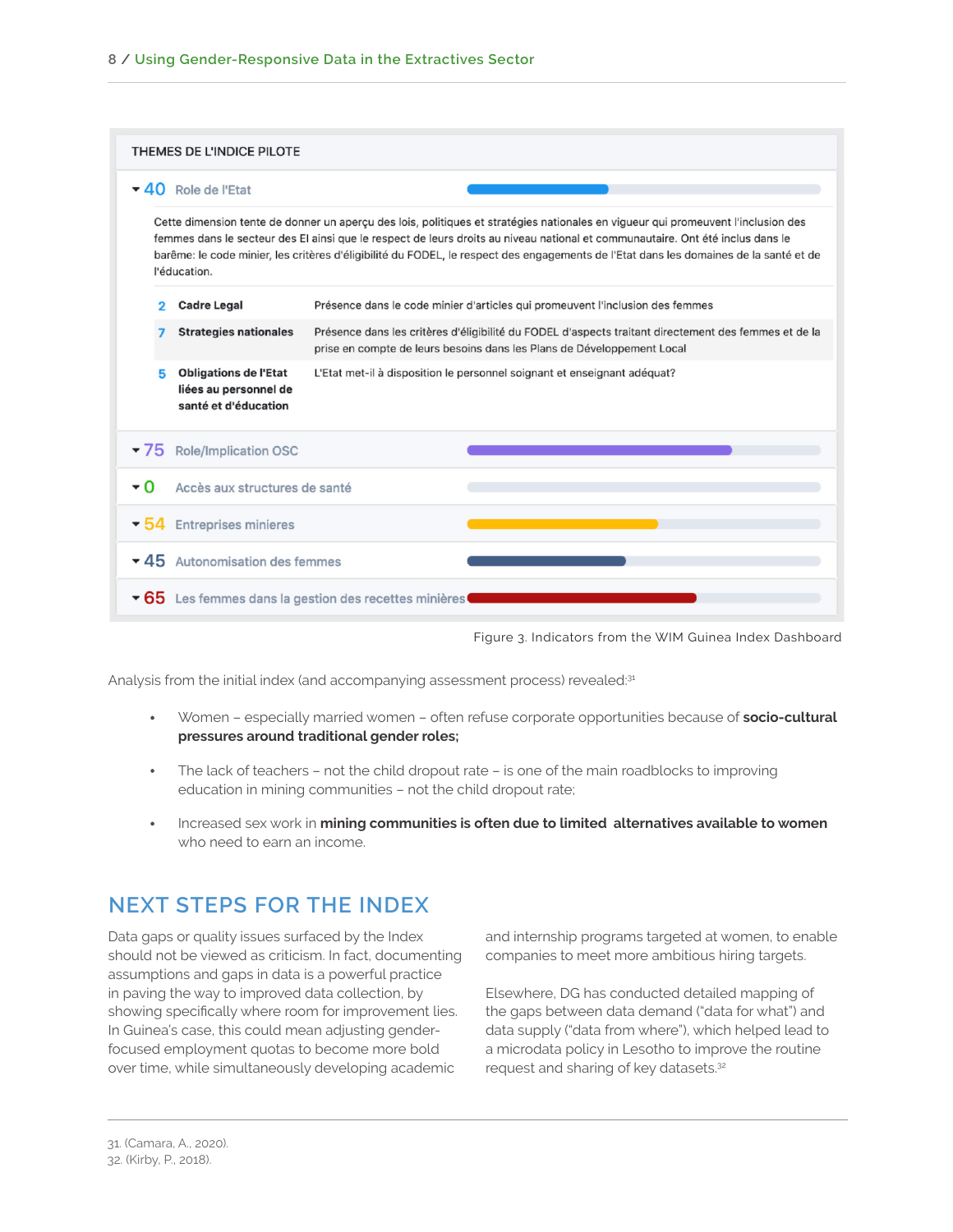The Index could be a starting point for a similar, more in-depth mapping to determine what approaches Guinea's National Gender Policy can support, and where new legislation or policy is needed to close gaps. Using the Index could also highlight specific indicator gaps, helping WIM Guinea and its partners prioritize the addition of new indicators in the next phase of the Index's development.

At DG, we have found that there are two ways of measuring results (or success) – top-down and bottom-up.33 Bottom-up (using existing monitoring and evaluation data and fitting it into new indicators) works more effectively than top-down, commissioning new data collection based on indicators. In Guinea's case, instead of simply adding more women or even more

GDD, policymakers could use the Index and other existing data sources to take a bottom-up approach to measure women's current involvement, and better link current needs to policy.

Finally, the WIM Index is adaptable based on different contexts, priorities, and needs. Technical tools such as the Index can increase the availability of disaggregated data in a more timely fashion so that more people are able to understand and use EI data to hold government leaders and private companies accountable. Countries across Africa could build on the success of a more inclusive, informed, and open extractives industry in Guinea – contributing to a WIM Africa index, and down the road to a global WIM Index.

| $\triangle$ BOTTOM-UP                          | $\nabla$ TOP-DOWN                        |
|------------------------------------------------|------------------------------------------|
| + no new data collection required              | - data collection required across agency |
| + low level effort accross agency              | - duplicative reporting burden on staff  |
| - dataset may be incomplete                    | and partners                             |
| - indicator definitions, units, disaggregation | * will have complete, standard dataset   |
| may not align                                  | * will allow (dis)aggregations           |

Figure 4. Two approaches to aggregating new organization-wide indicators<sup>34</sup>

## **Conclusion**

Elevating GDD in EI can further women's inclusion in the sector. New EITI gender requirements can open the door to meaningful women's participation in national MSGs and beyond. In this environment, governments can match data with policy goals to evaluate progress; and all stakeholders can seek to ensure that EI financial opportunities benefit women and communities as a whole.

**Data are powerful only when used – so incorporating GDD into policy frameworks is a starting point, not an end goal. Data collection should focus on topics that matter for public leaders and citizens, to help ensure there is a demand for GDD supply.** If governments are unwilling or unable to set, monitor, and evaluate targets, then civil society groups and their partners will need to consider: (1) how to champion data collection that meets national standards and facilitates genderinclusive policies; and (2) advocating for ambitious standards to achieve inclusive goals.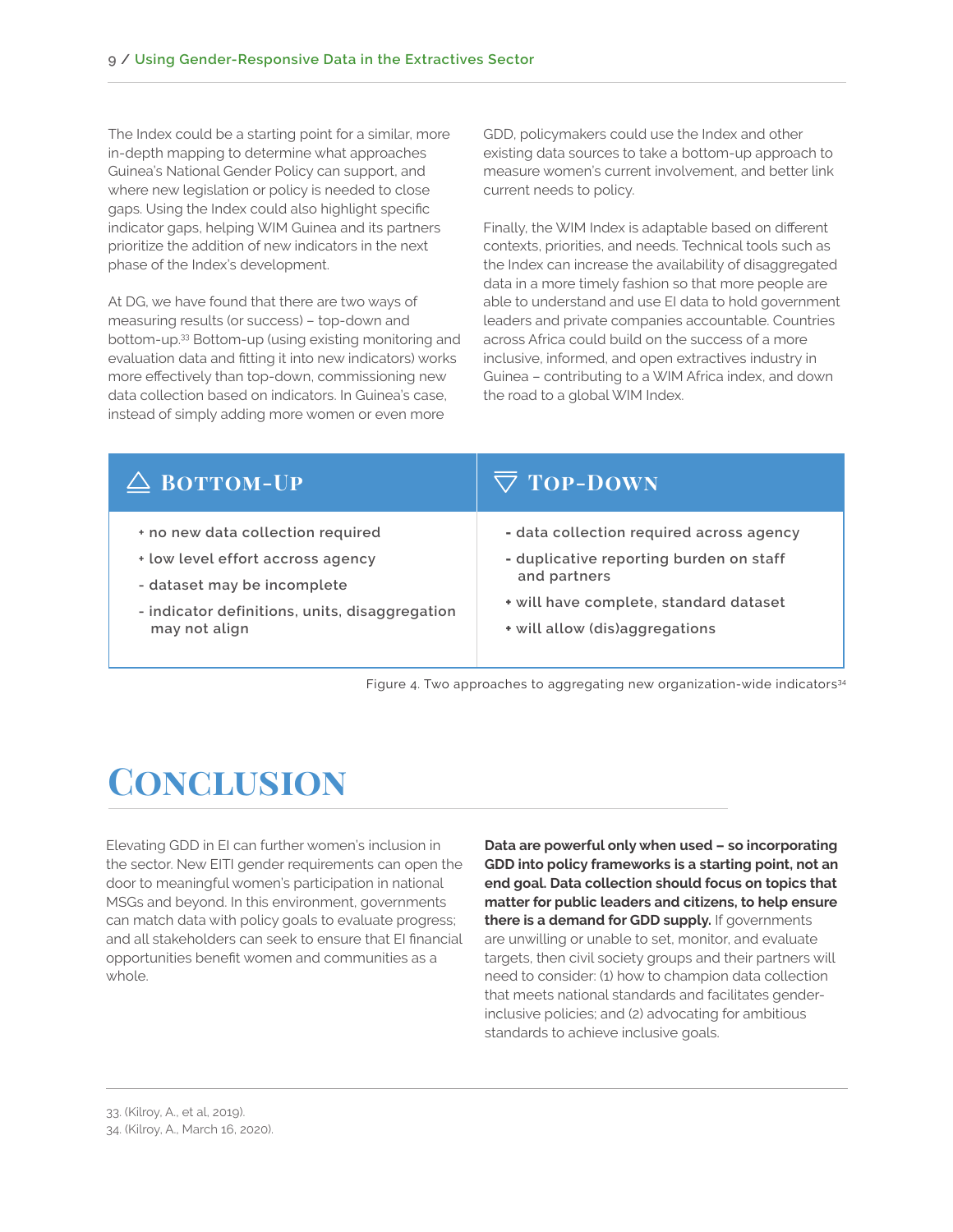### **REFERENCES**

- Adam Smith International (2017). *Women in Mining Can a mining law unlock the potential of women?*. Retrieved from https://extractiveshub.org/servefile/getFile/id/4262.
- Camara, A., (2020). *Community Data, Community Impact: WIM Index to Minimize Extractive Industries' Negative Effects*. Development Gateway, Washington DC. Retrieved from https://www.developmentgateway.org/blog/WIM-index-findings.
- DFATD Canada (2014). *Promoting Gender Equality in the Extractive Sector: A Tool Kit*. Retrieved from https://ablawg.ca/wp-content/uploads/2018/05/Gender-Equality-in -EI\_Tool-Kit.pdf.
- EITI International Secretariat (2019). *Guidance Note 30: Towards gender-responsive EITI*  implementation. Retrieved from https://eiti.org/files/documents/guidance\_note\_30\_ towards\_gender-responsive\_eiti\_implementation.pdf.
- EITI International Secretariat (2020). *Glossary*. Retrieved from https://eiti.org/glossary.
- Intergovernmental Forum on Mining, Minerals, Metals, and Sustainable Development (2017). *Artisanal and Small-Scale Mining*. Retrieved from https://www.igfmining.org/miningpolicy-framework/framework/artisanal-and-small-scale-mining/.
- Kilroy, A., Kirby, P., Bhatia-Murdach, V. (July 2019). *Managing for Feminist Results: Measuring Canada's Feminist International Assistance Policy*. Development Gateway, Washington DC. Retrieved from https://www.developmentgateway.org/sites/default/files/2019-07/GAC\_Report\_July2019.pdf.
- Kilroy, A. (March 6, 2020). *What Do We Mean by "Gender Data?"*. Development Gateway, Washington DC. Retrieved from https://www.developmentgateway.org/blog/ GenderDataPt1#:~:text=Gender%2Ddisaggregated%20data%20(GDD),distinction%20of%20male%20 and%20female.&text=They%20can%20also%20be%20aggregated,the%20United%20Nations%20 Peacebuilding%20Fund..
- Kilroy, A. (March 16, 2020). *Catalyzing Use of Gender Data*. Development Gateway, Washington DC. Retrieved from https://www.developmentgateway.org/CatalyzingGDD.
- Kirby, P. (2018). *Data Requirement Analysis and Data Mapping: UNICEF Lesotho*. Development Gateway, Washington DC. Retrieved from https://www.developmentgateway.org/sites/ default/files/2019-02/UNICEF\_Lesotho\_Diagnostic.pdf.
- OECD Social Institutions and Gender Index (2019). *SIGI 2019 Global Report Transforming Challenges into Opportunities.* Retrieved from https://www.genderindex.org/wpcontent/uploads/files/datasheets/2019/GN.pdf.
- Ørnemark, C. (2019). *Gendered change to transparency in extractives starts in West Africa. Publish What You Pay*. Retrieved from https://www.pwyp.org/pwyp-news/genderedchange-to-transparency-in-extractives-starts-in-west-africa/.
- Oxfam International (March 2017). *Position Paper on Gender Justice and the Extractive Industries*. Retrieved from https://www.oxfamamerica.org/explore/research-publications /position-paper-on-gender-justice-and-the-extractive-industries/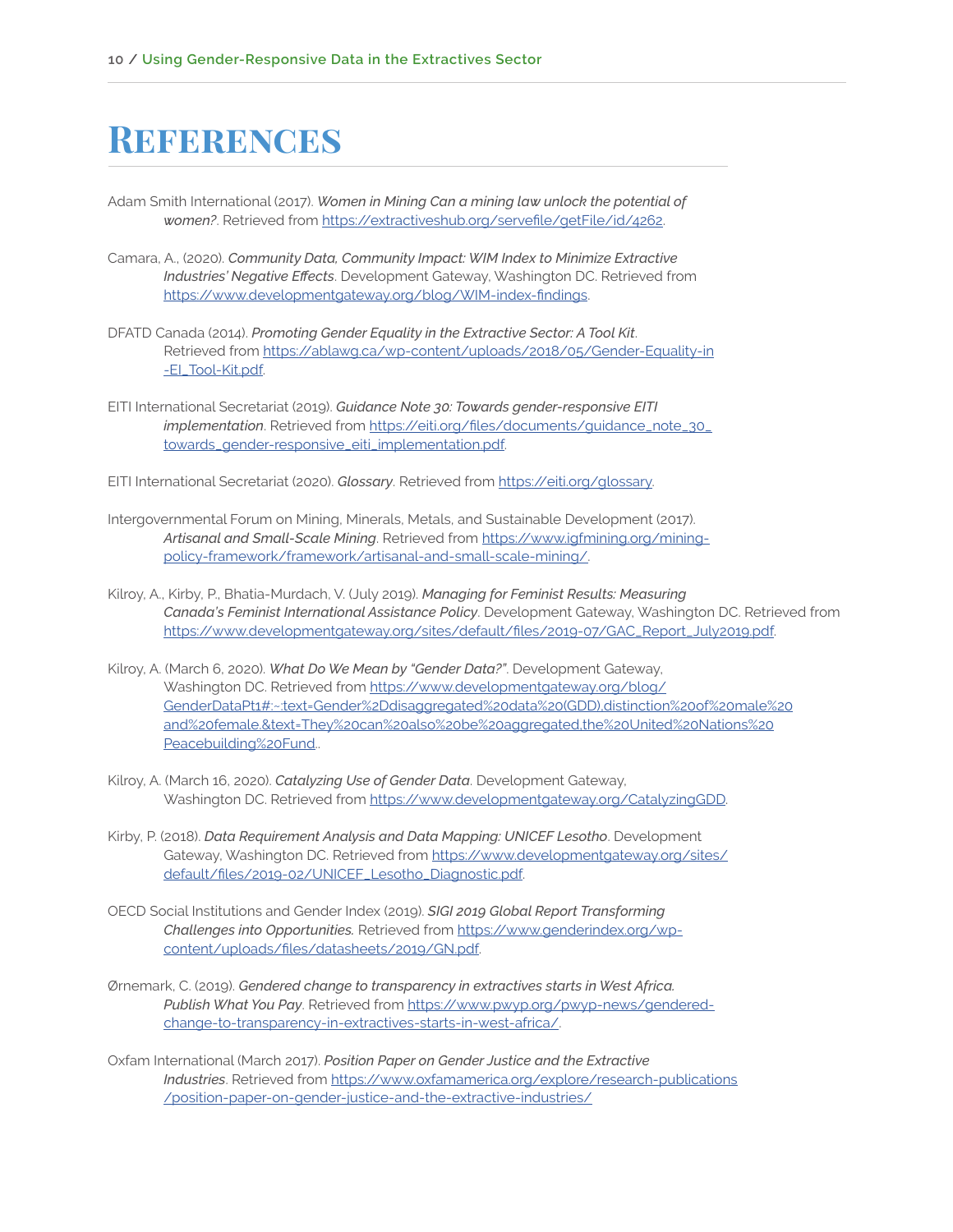- Scott, J., Dakin, R., Heller, K., Eftimie, A. (2013). *Extracting lessons on gender in the oil and gas sector (English)*. World Bank Group, Washington DC. Retrieved from http://documents.worldbank.org/ curated/en/266311468161347063/Extracting-lessons-on-gender-in-the-oil-and-gas-sector.
- Stout, S., Bhatia-Murdach, V., Kirby, P., Powell, J (2018). *Understanding Data Use Building M&E Systems that Empower Users*. Development Gateway, Washington DC. Retrieved from https://www. developmentgateway.org/sites/default/files/2018-11/DataUse\_ReportV5\_Dec2018.pdf
- Thévoz, Indra (2019). *Building a Movement for Gender Equality in Extractives.* EITI Secretariat, Oslo, Norway. Retrieved from https://eiti.org/blog/building-movement-for-gender-equality-inextractives

Women in Mining Index Guinea (2020). Available at http://wim.dgstg.org/.

- World Bank Group (2019). *The World Bank Group in Guinea*. Retrieved from https://www.worldbank.org/en/country/guinea/overview.
- World Economic Forum (2017). *The Global Gender Gap Report 2017*. Retrieved from http://www3.weforum.org/docs/WEF\_GGGR\_2017.pdf.
- UN Women (2018). *Facts and Figures: Economic Empowerment*. Retrieved from https://www.unwomen.org/en/what-we-do/economic-empowerment/facts-and-figures.

**Development Gateway would like to express gratitude to colleagues from WIM Guinea for their partnership during the project highlighted in this paper. Appreciation is also due to Maria Ezpeleta, Leila Kazemi, Sarah Orton-Vipond, and Paige Kirby for their expert inputs, review, and editing support.**